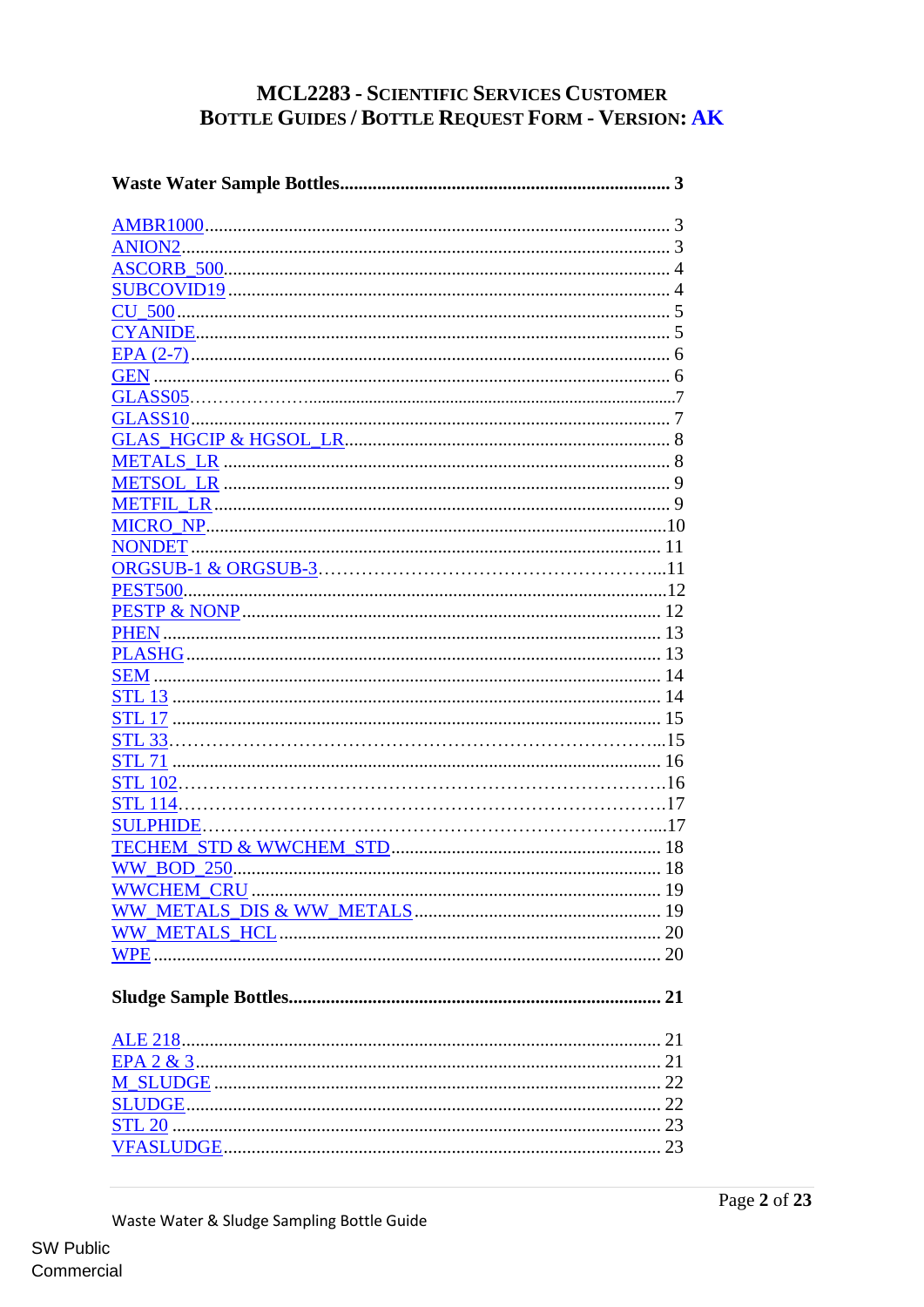#### <span id="page-2-0"></span>**Waste Water Sample Bottles**



<span id="page-2-1"></span>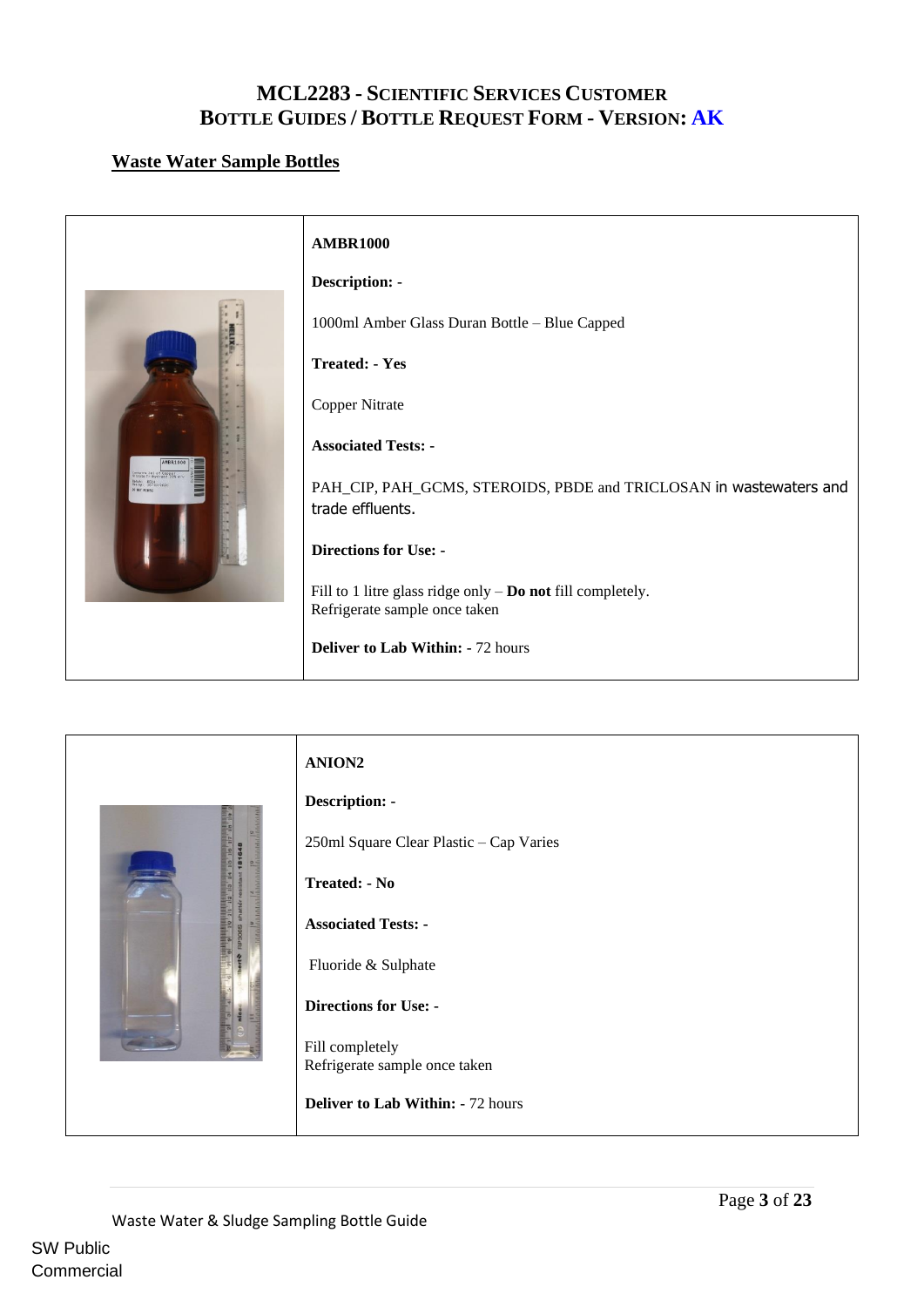<span id="page-3-0"></span>

|                                                                                  | ASCORB_500                               |
|----------------------------------------------------------------------------------|------------------------------------------|
|                                                                                  | <b>Description: -</b>                    |
|                                                                                  | 500ml Glass Duran Bottle - Red Capped    |
|                                                                                  | <b>Treated: - Yes</b>                    |
|                                                                                  | Ascorbic Acid                            |
|                                                                                  | <b>Associated Tests: -</b>               |
| ASCORB<br>500<br><b>Corains 0.24ml of</b> W/V<br>8063 6/2020<br><b>MIT BIBLE</b> | Di(2-ethylhexyl)phthalate                |
|                                                                                  | <b>Directions for Use: -</b>             |
|                                                                                  | Fill completely                          |
|                                                                                  | Refrigerate sample once taken            |
|                                                                                  | <b>Deliver to Lab Within: - 72 hours</b> |

<span id="page-3-1"></span>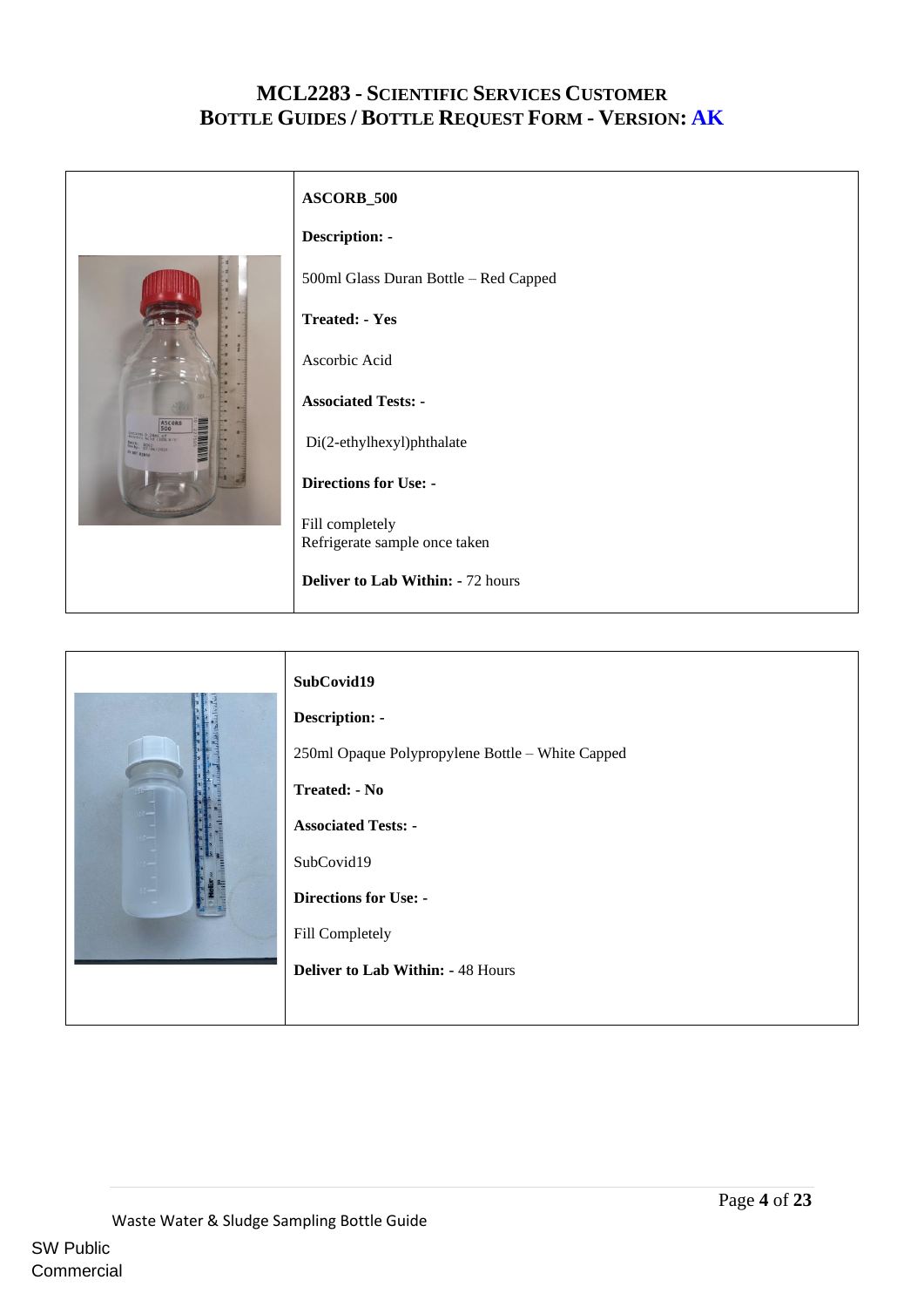<span id="page-4-0"></span>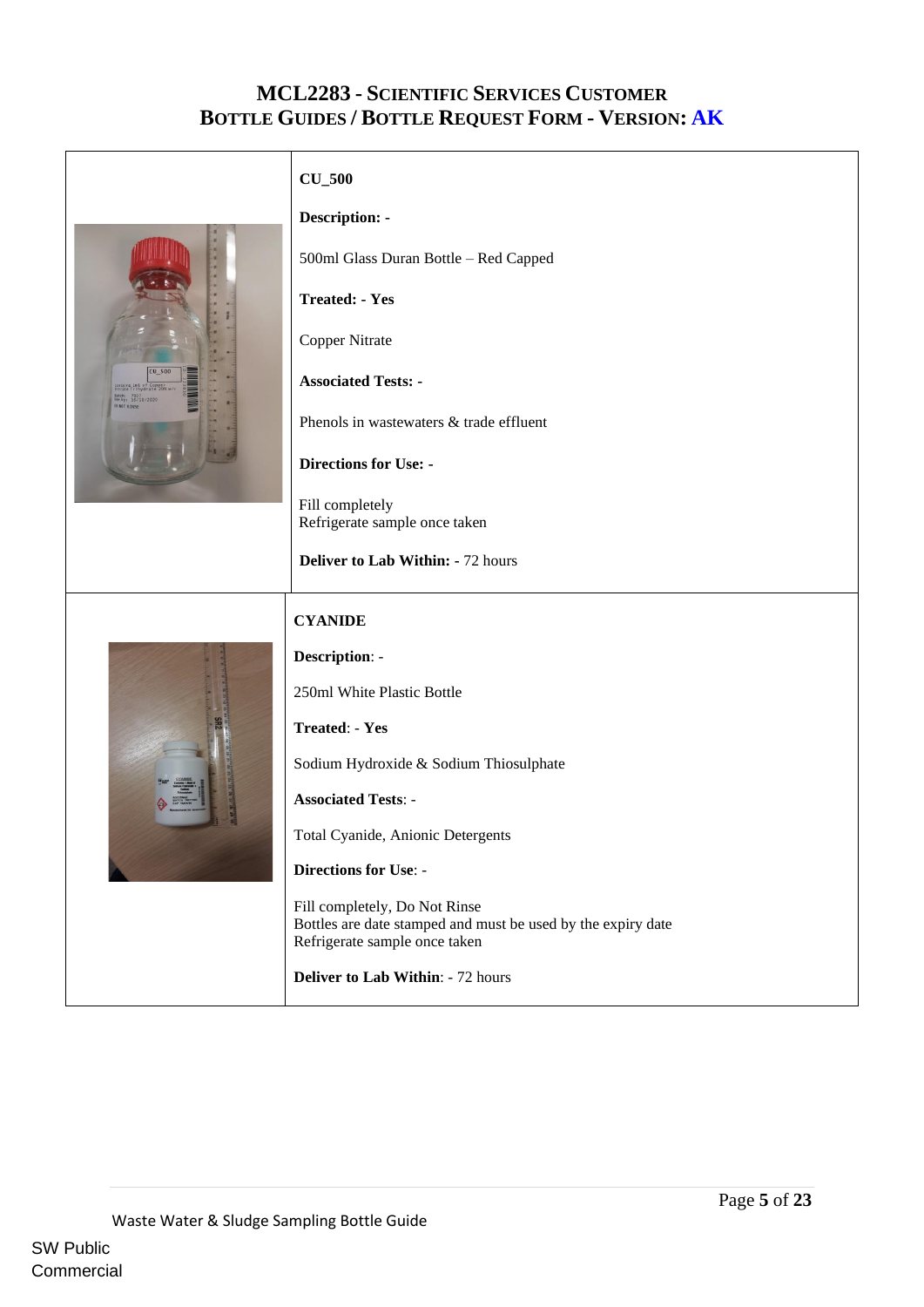<span id="page-5-0"></span>

<span id="page-5-1"></span>

Commercial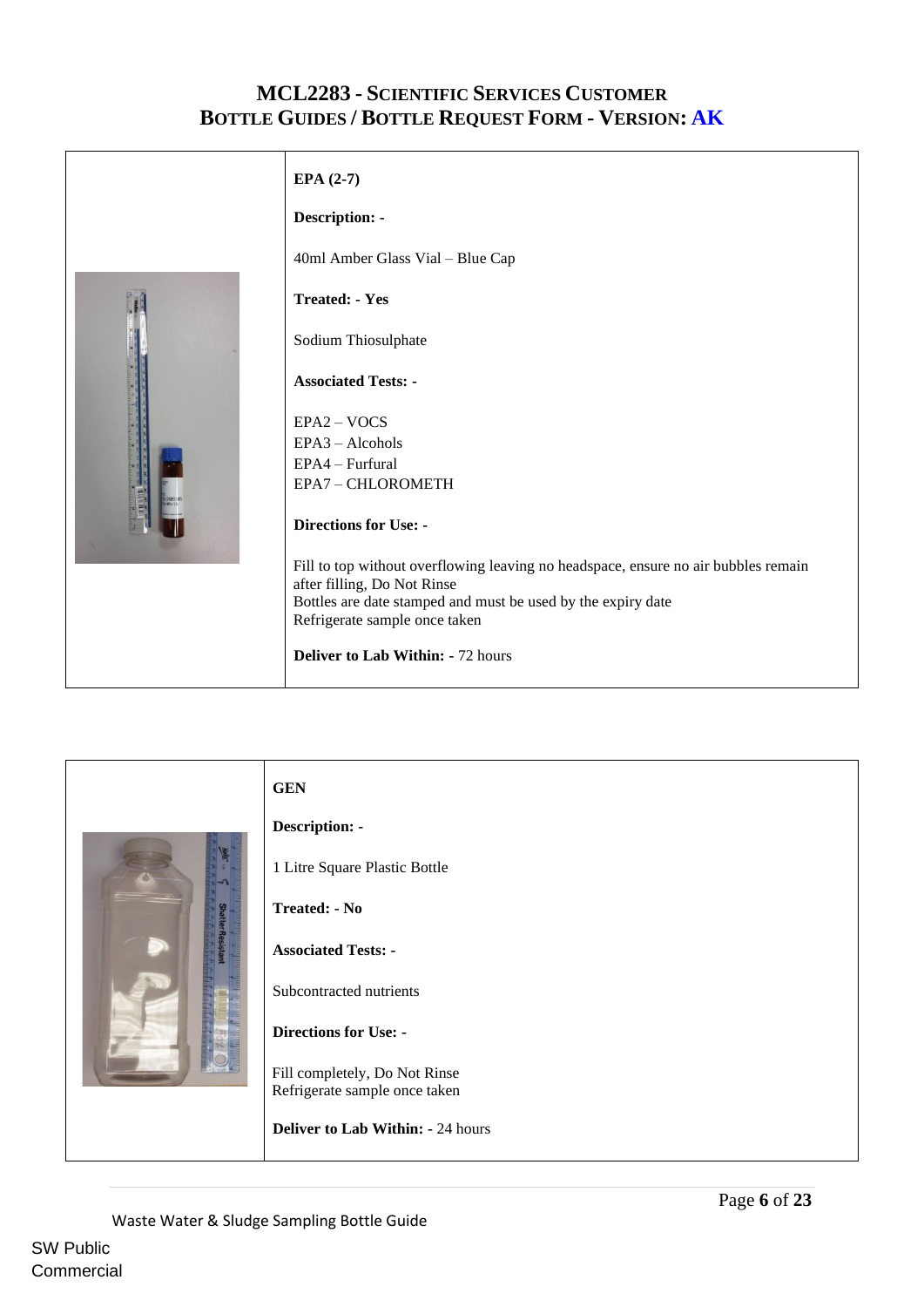|                                   | GLASS05                                                                    |
|-----------------------------------|----------------------------------------------------------------------------|
|                                   | <b>Description: -</b>                                                      |
|                                   | 500 mL Glass Duran Bottle - Red Capped                                     |
|                                   | <b>Treated: - No</b>                                                       |
|                                   | <b>Associated Tests: -</b>                                                 |
| GLASS05                           | Total Petroleum Hydrocarbons (TPH_GCFID) & GCMS_SCAN (waste matrices only) |
| Batch: 9527<br>Use by: 31/08/2021 | <b>Directions for Use: -</b>                                               |
|                                   | Fill to ridge of bottle                                                    |
|                                   | Refrigerate sample once taken                                              |
|                                   | <b>Deliver to Lab Within: - 72 hours</b>                                   |

<span id="page-6-1"></span><span id="page-6-0"></span>

|                                                         | GLASS10                                  |
|---------------------------------------------------------|------------------------------------------|
|                                                         | Description: -                           |
|                                                         | 1 litre Glass Duran Bottle - Blue Capped |
|                                                         | <b>Treated: - No</b>                     |
|                                                         | <b>Associated Tests: -</b>               |
| GLASS10<br><b>MANITES</b><br>Batch 8031<br>1971/11/2021 | Organotin, APES.                         |
|                                                         | <b>Directions for Use: -</b>             |
|                                                         | Do not fill above 1 litre line           |
|                                                         | Refrigerate sample once taken            |
|                                                         | <b>Deliver to Lab Within: - 72 hours</b> |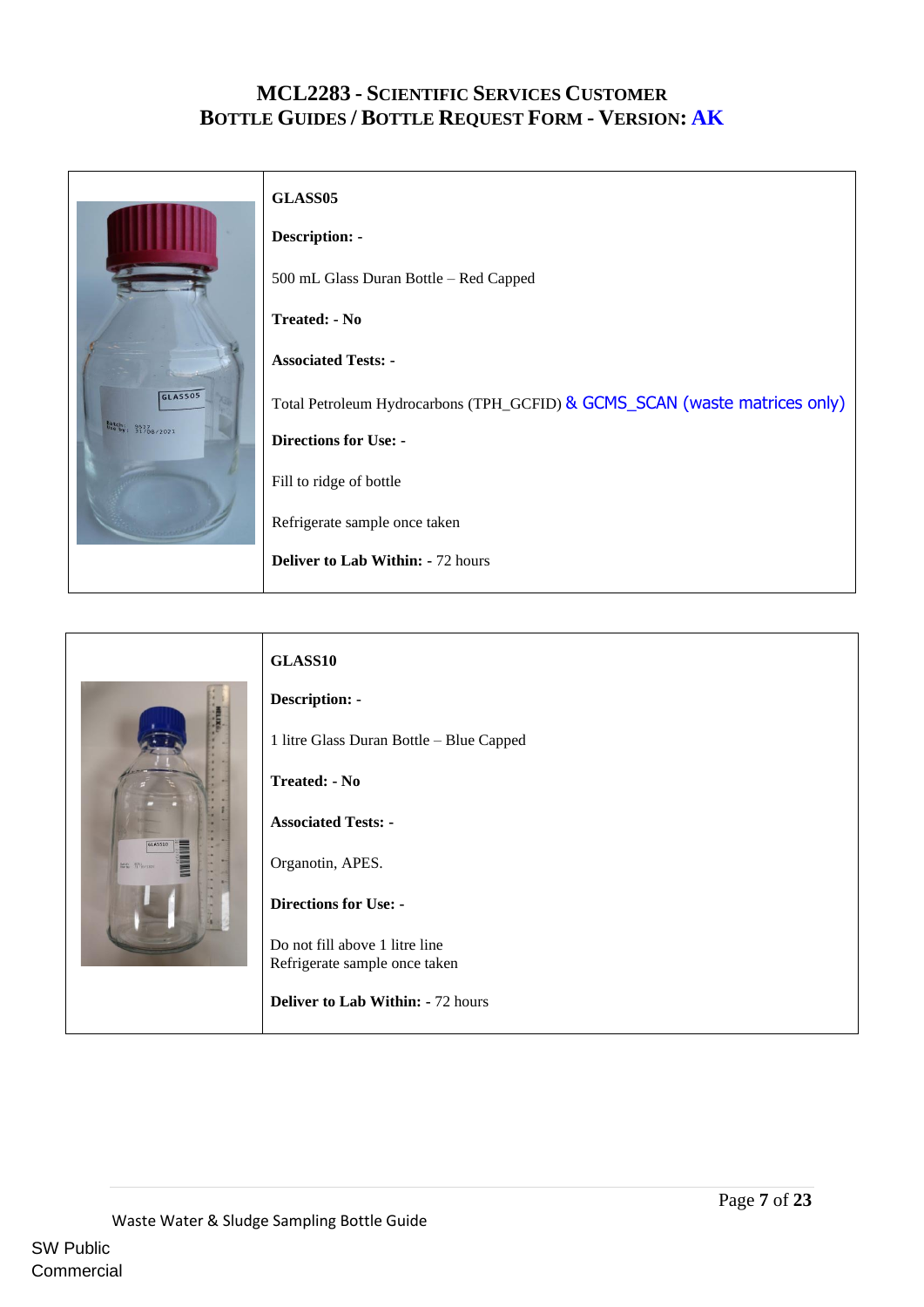<span id="page-7-0"></span>

<span id="page-7-1"></span>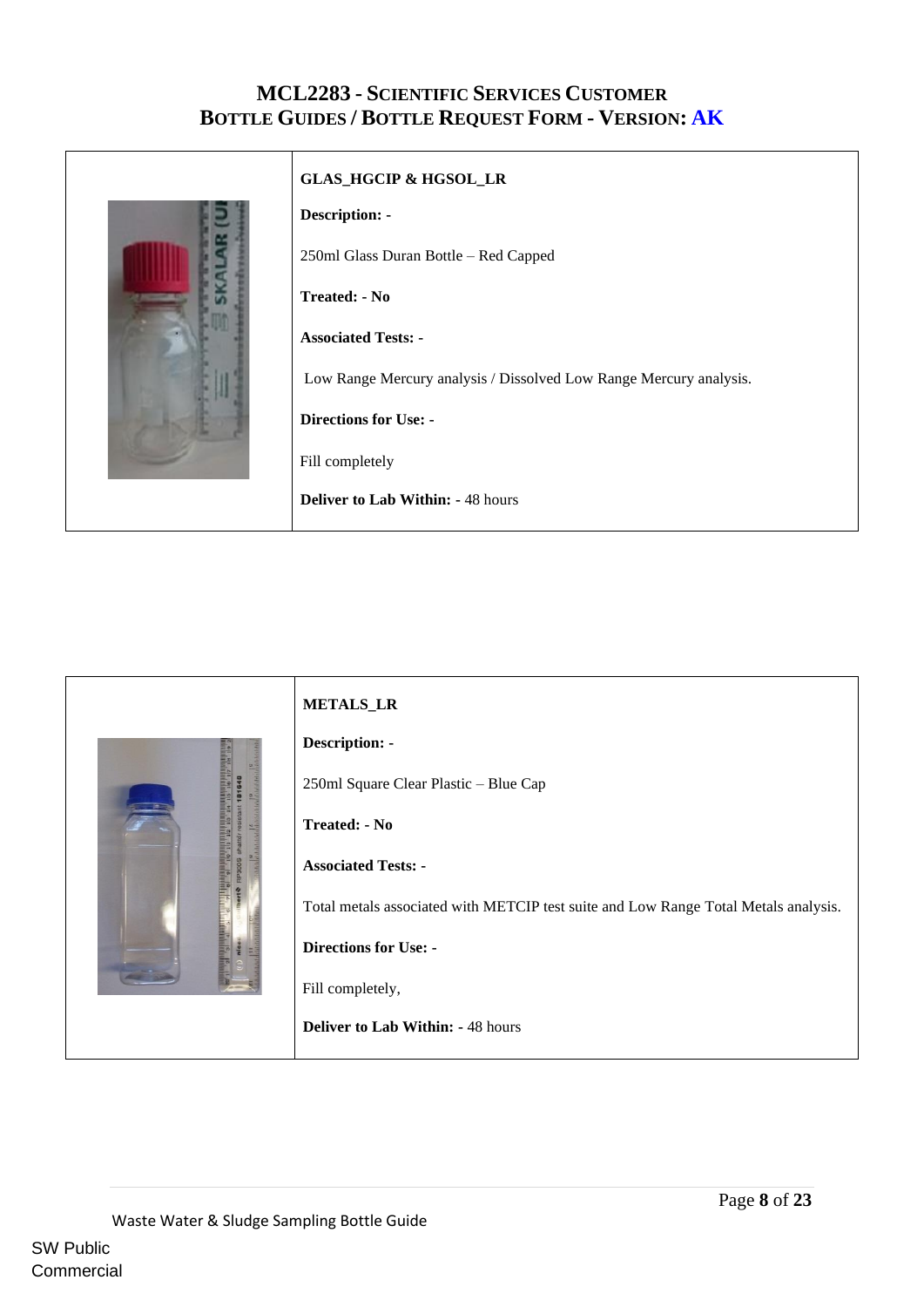<span id="page-8-0"></span>

<span id="page-8-2"></span><span id="page-8-1"></span>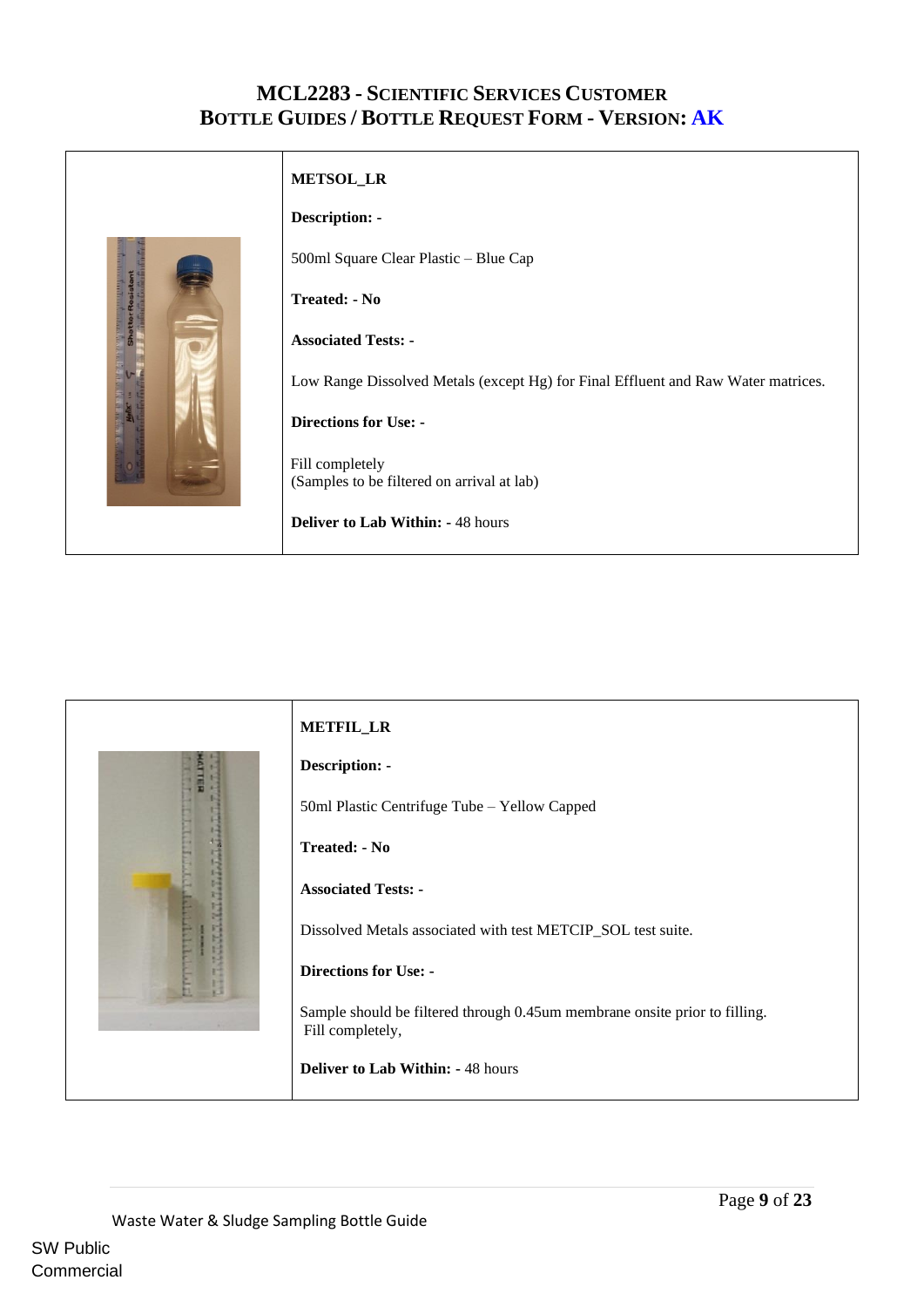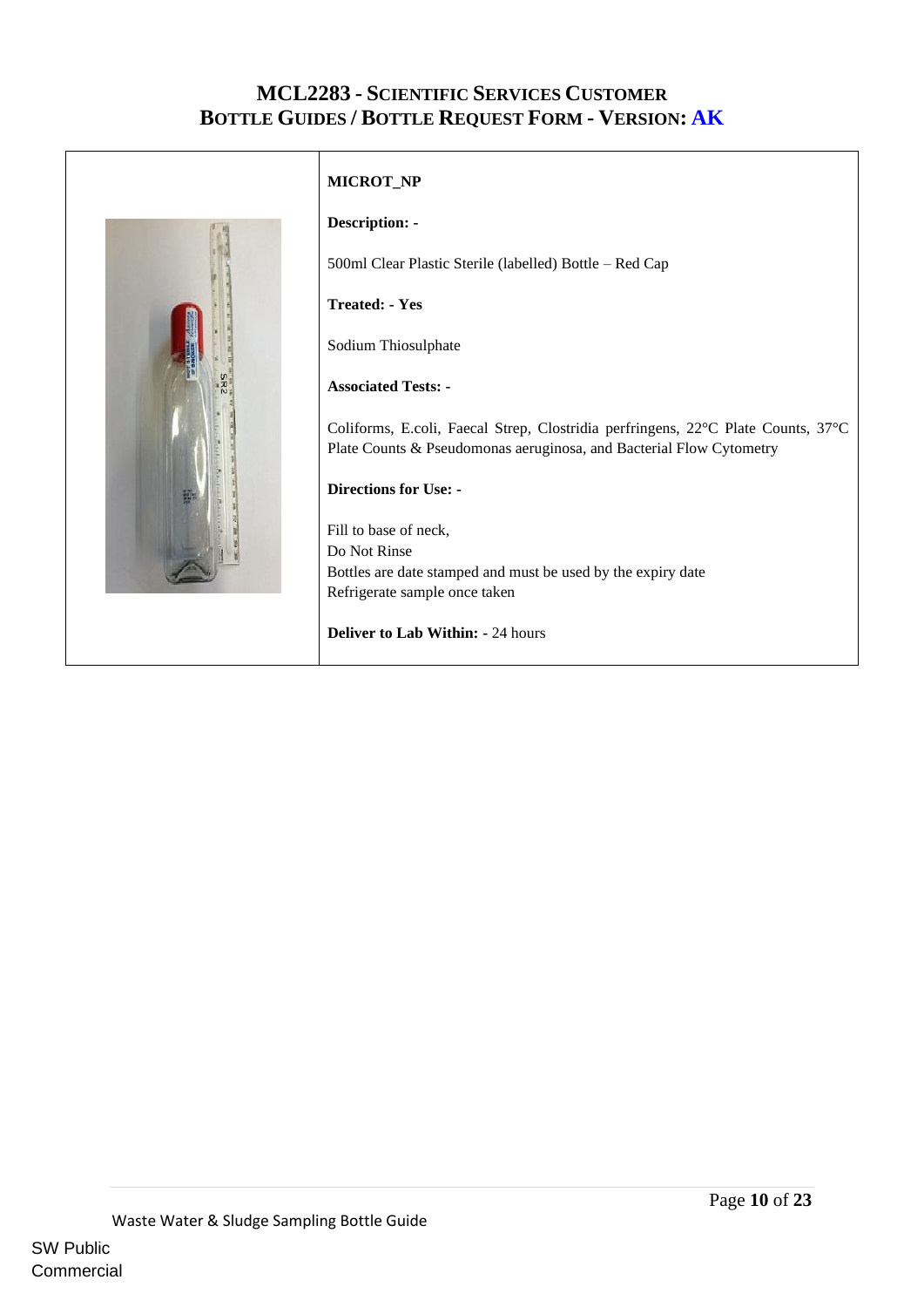<span id="page-10-0"></span>

<span id="page-10-1"></span>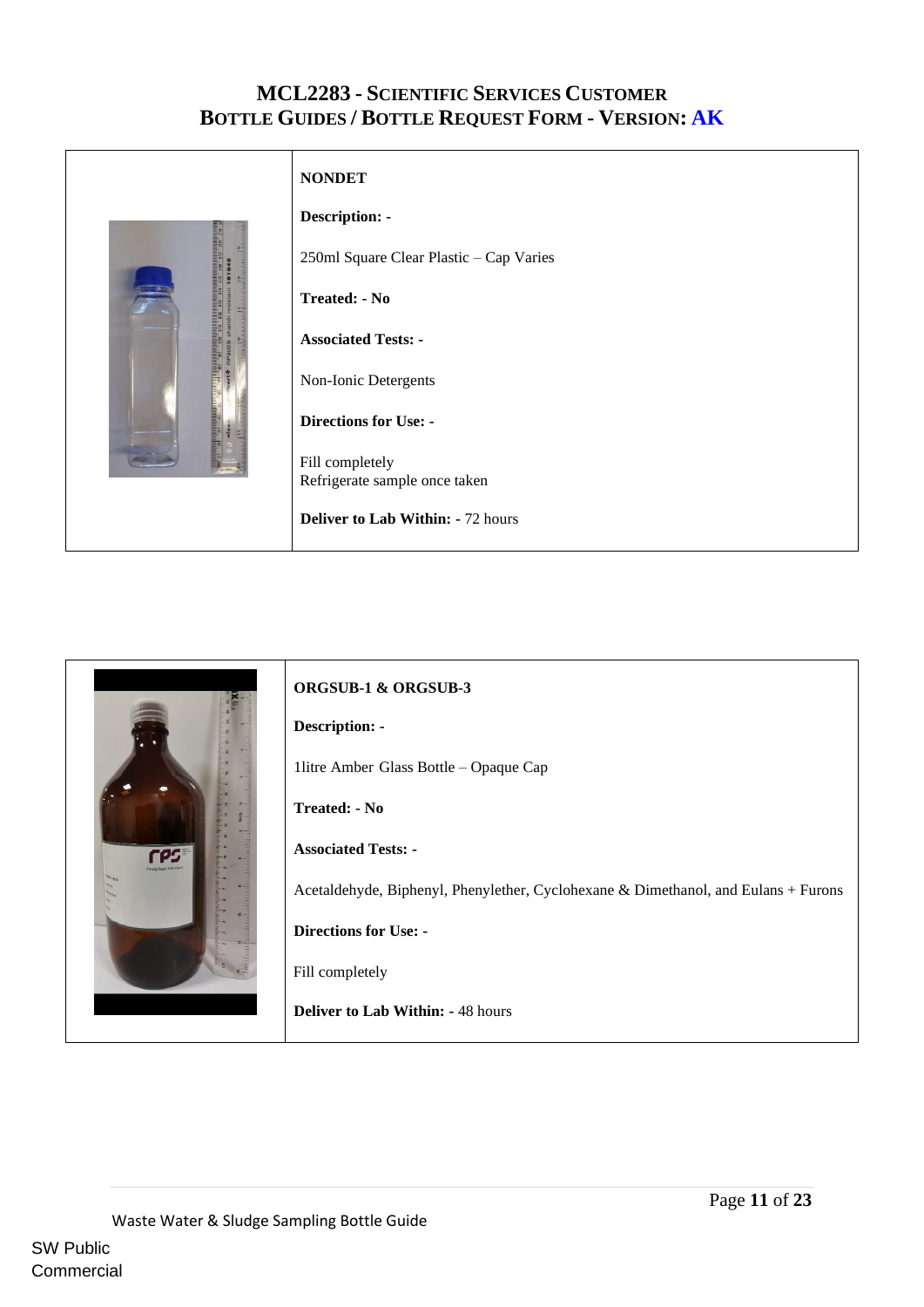<span id="page-11-0"></span>

<span id="page-11-1"></span>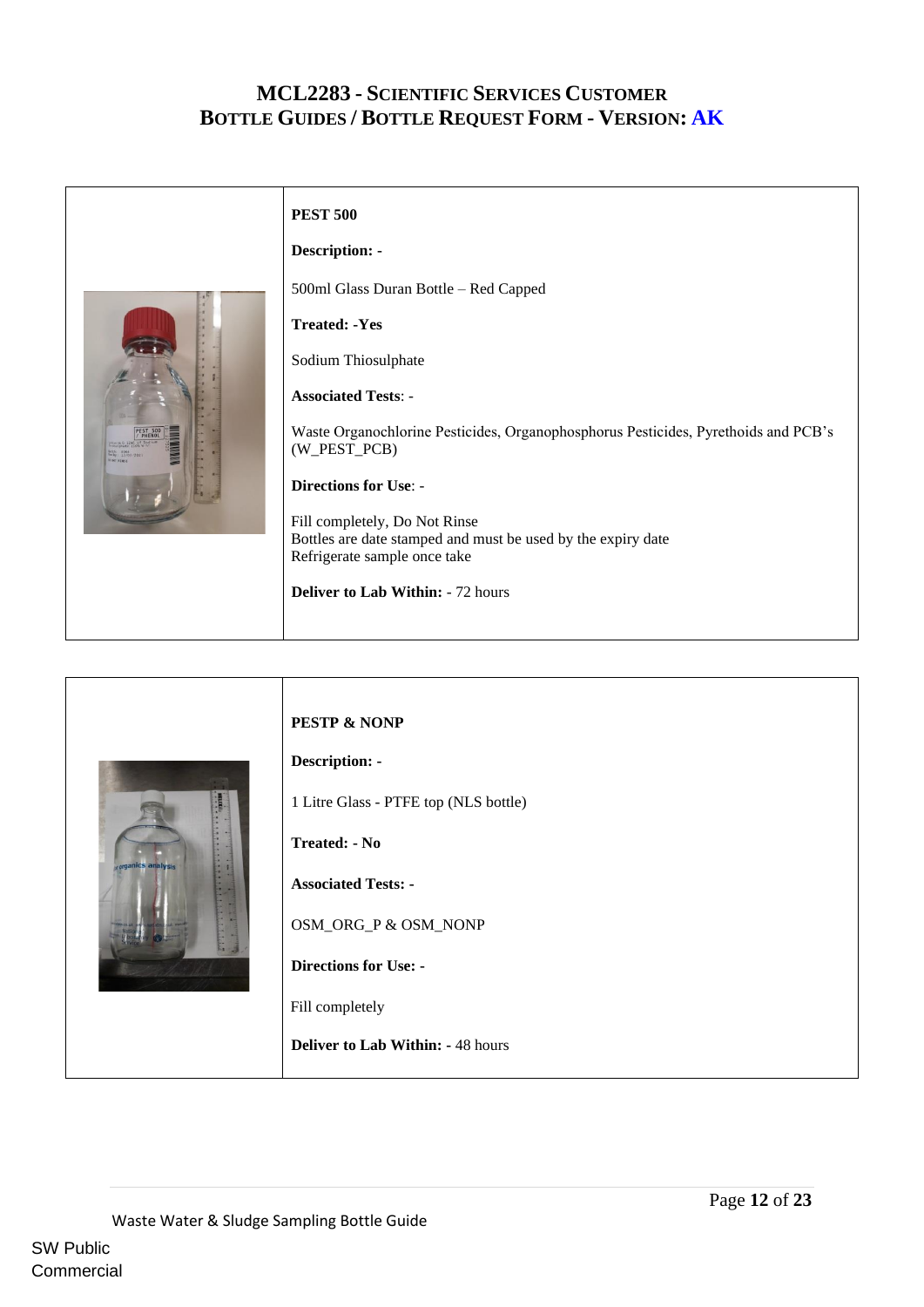

### <span id="page-12-0"></span>**PHEN**

**Description**: - 250ml Round Glass with Stopper (NLS Bottle) **Treated: - Yes** Phen preservative **Associated Tests: -** OSM\_PCP **Directions for Use: -** Fill to line Refrigerate sample once taken **Deliver to Lab Within: -** 72 hours

<span id="page-12-1"></span>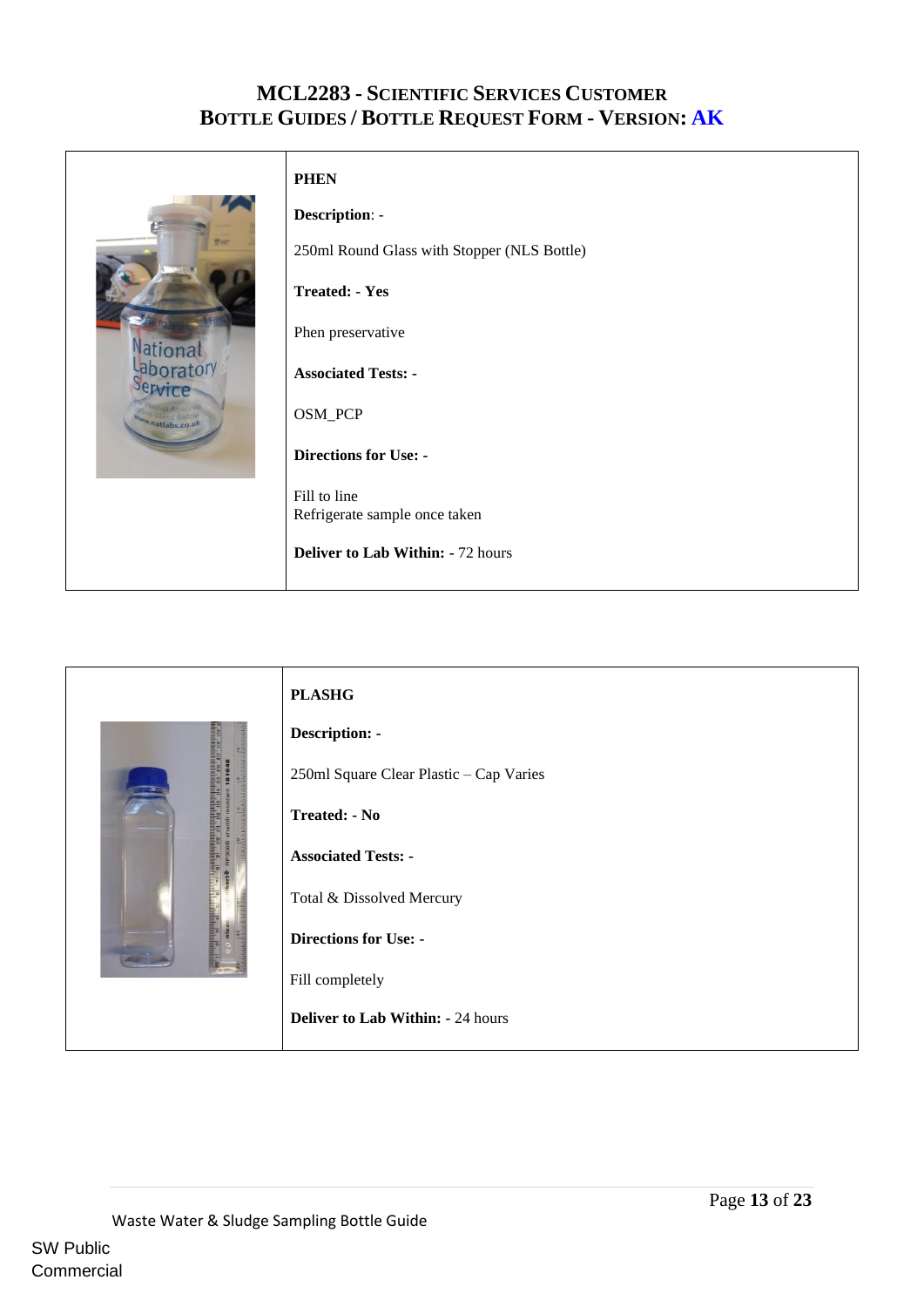<span id="page-13-0"></span>

### **STL 13**

Bottles are listed in LIMS as STL13-1, STL13-2 denoting those separate bottles are required for different tests.

#### **Description: -**

1 Litre Square Plastic Bottle – White cap

#### **Treated: - No**

#### **Associated Tests: -**

Total Nitrogen, CIP Tests for Total Phosphorus, Dissolved Phosphorus, BOD, COD, Soluble BOD, Soluble COD, pH, Suspended Solids, Ammonia, TON,

#### **Directions for Use: -**

 Fill completely Refrigerate sample once taken

**Deliver to Lab Within: -** 24 hours

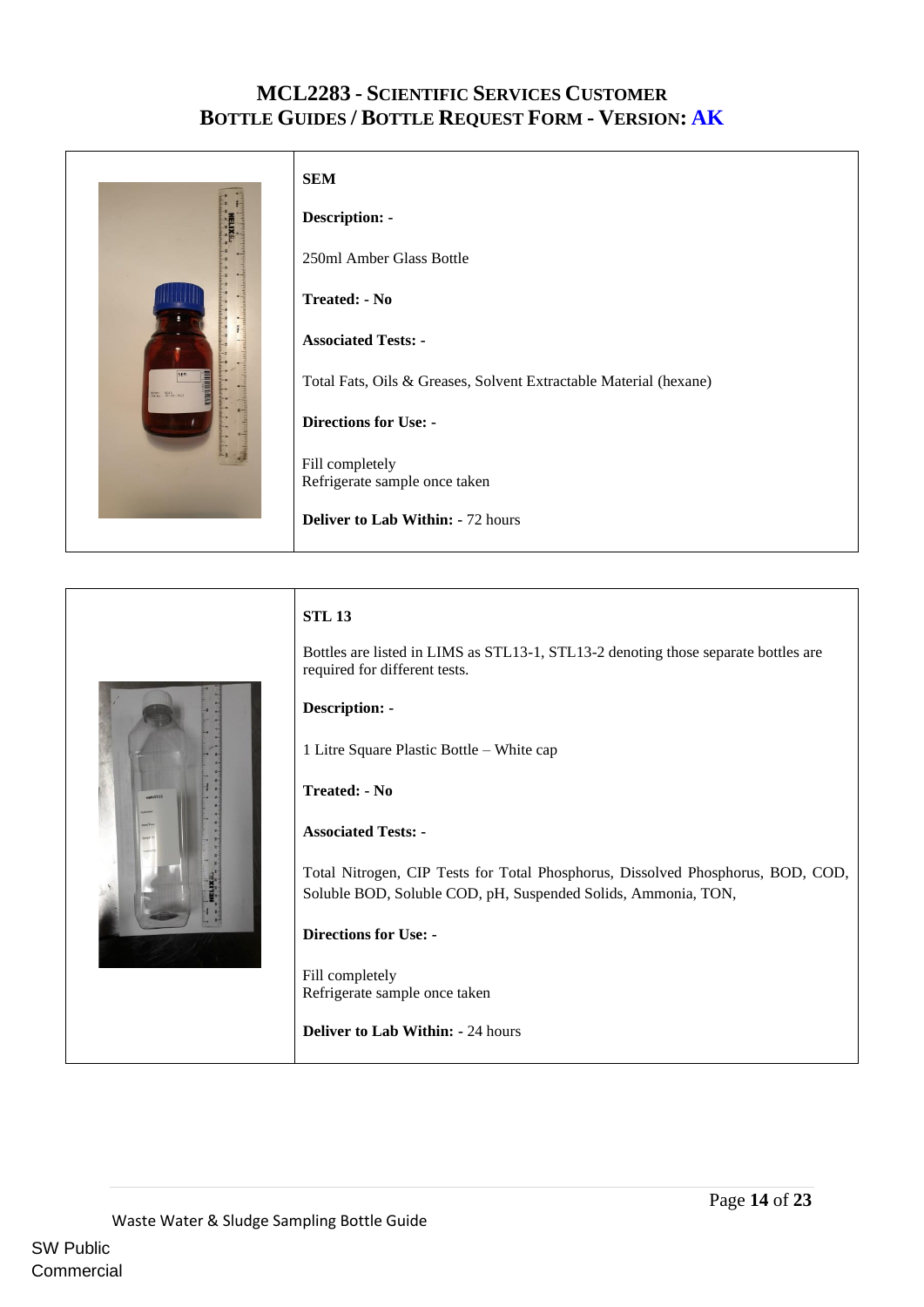<span id="page-14-0"></span>

<span id="page-14-1"></span>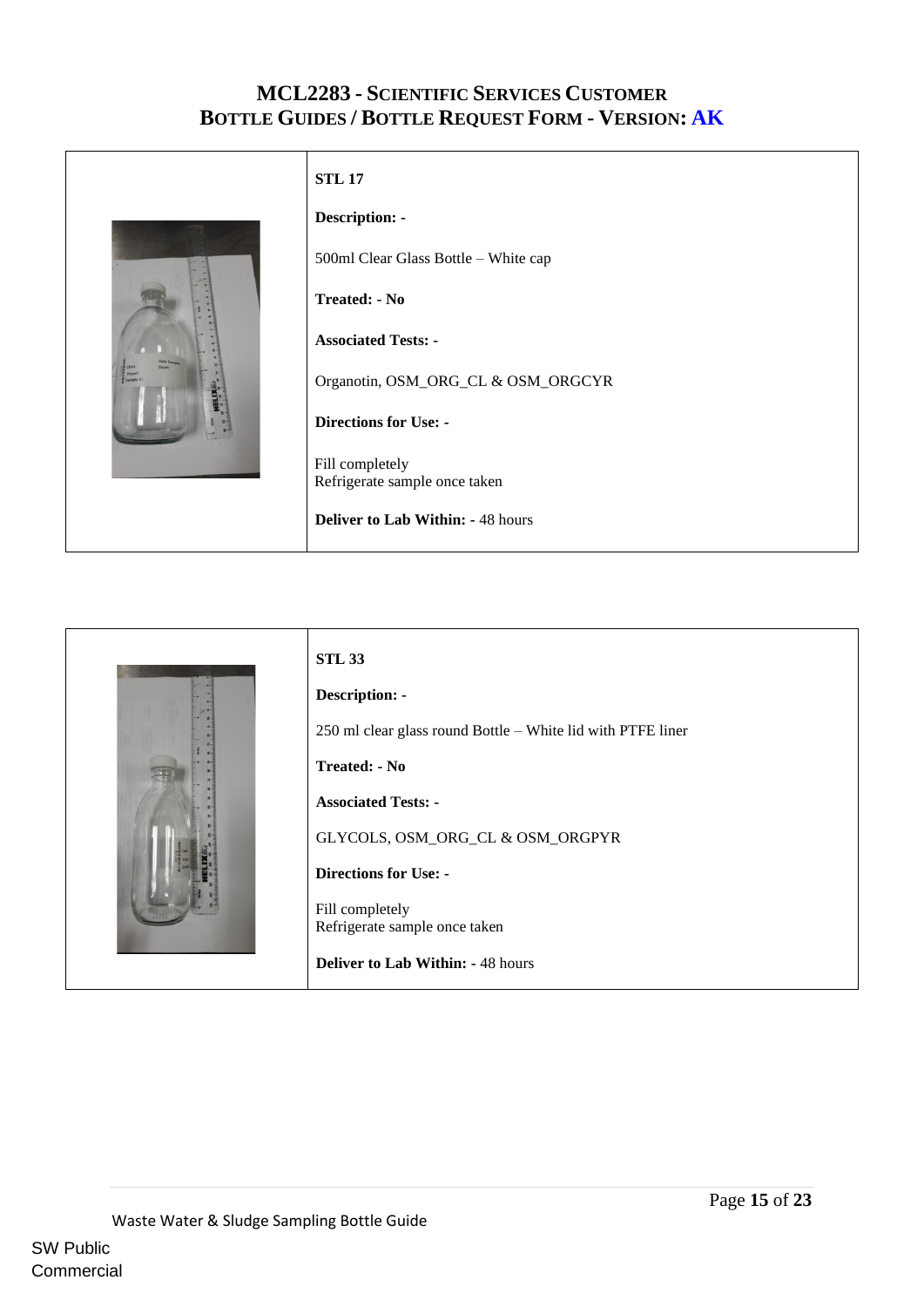#### <span id="page-15-0"></span>**STL71**



<span id="page-15-1"></span>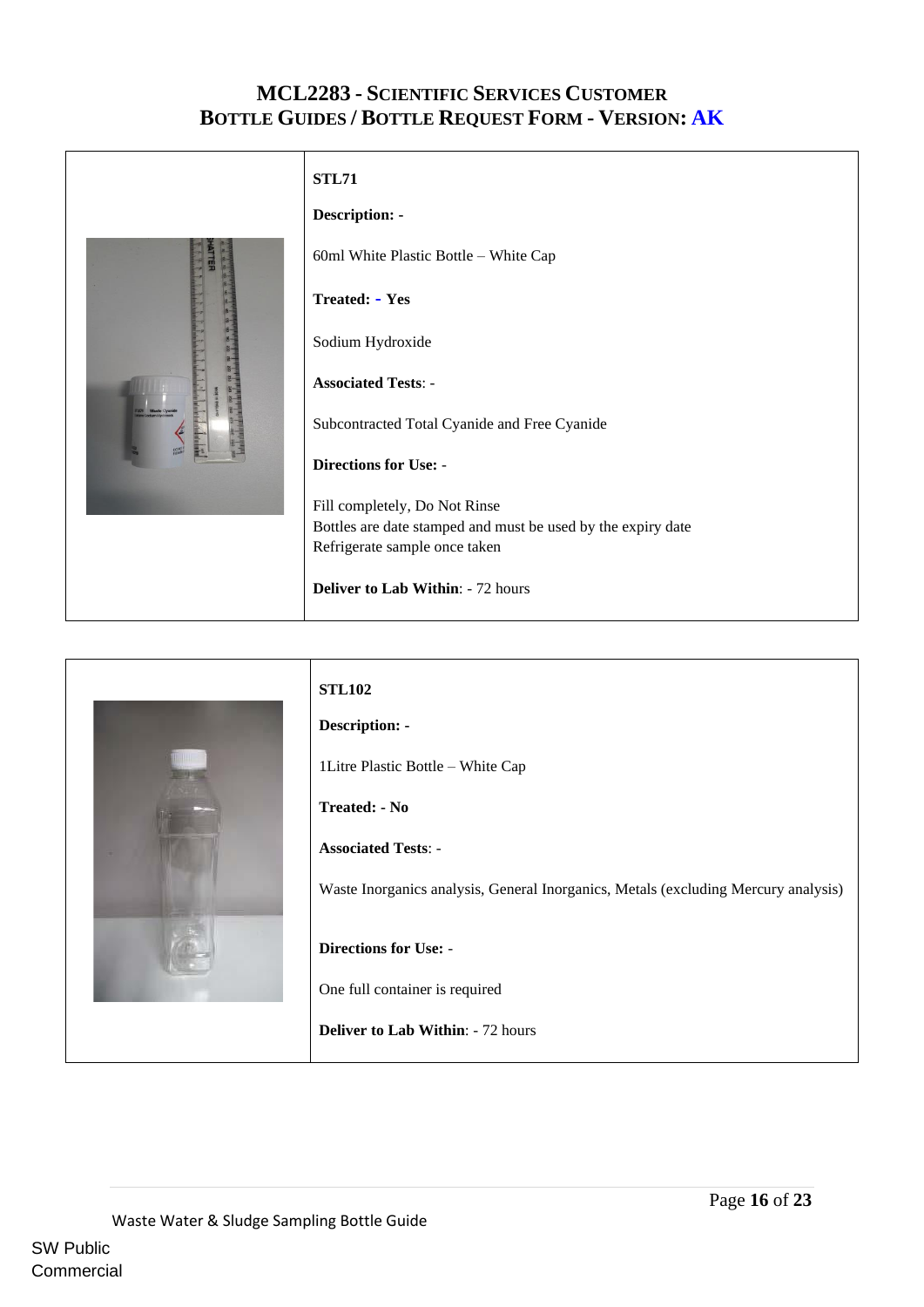<span id="page-16-0"></span>

<span id="page-16-1"></span>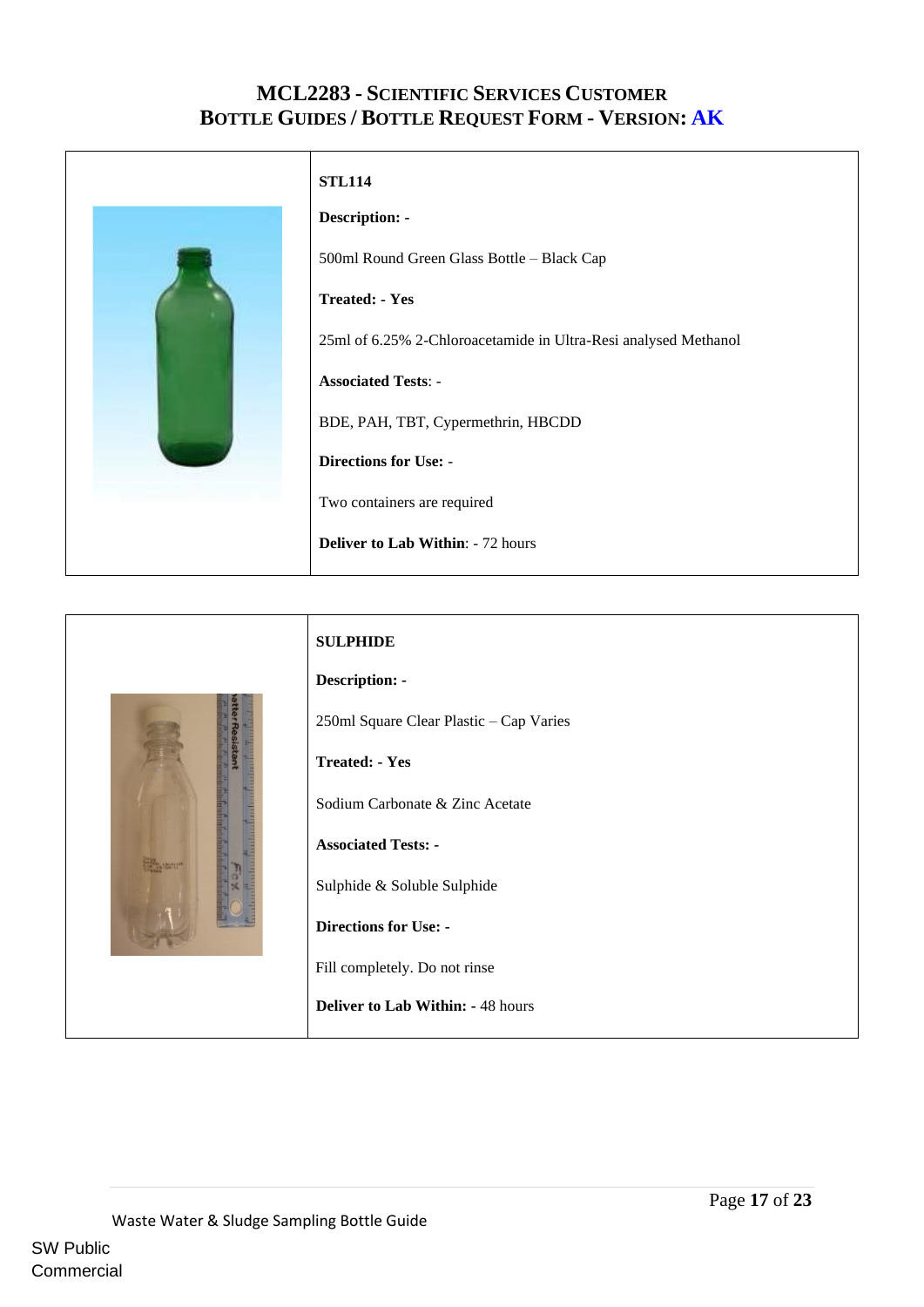

#### <span id="page-17-0"></span>**TECHEM\_STD & WWCHEM\_STD**

#### **Description: -**

1 Litre Square Plastic Bottle

**Treated: - No**

#### **Associated Tests: -**

Alkalinity, Ammonia, BOD (Total, Settled & Soluble), Cationic Detergents, Chloride, COD (Total, Settled & Soluble), Colourimetric Phenols, Conductivity, Dry Solids, Formaldehyde, Free Cyanide, Hexachrome, Kjeldahl Nitrogen, Nitrate, Nitrite, Non-Anionic Detergents, pH, Redox Potential, Settlement, Soluble Reactive Phosphate, Sulphite, Suspended Solids, Settled Suspended Solids, TOC, TON, Total Solids, Total Dissolved Solids, Total Nitrogen & Volatile Solids

#### **Directions for Use: -**

 Fill completely, Do Not Rinse Refrigerate sample once taken

<span id="page-17-1"></span>**Deliver to Lab Within: -** 48 hours

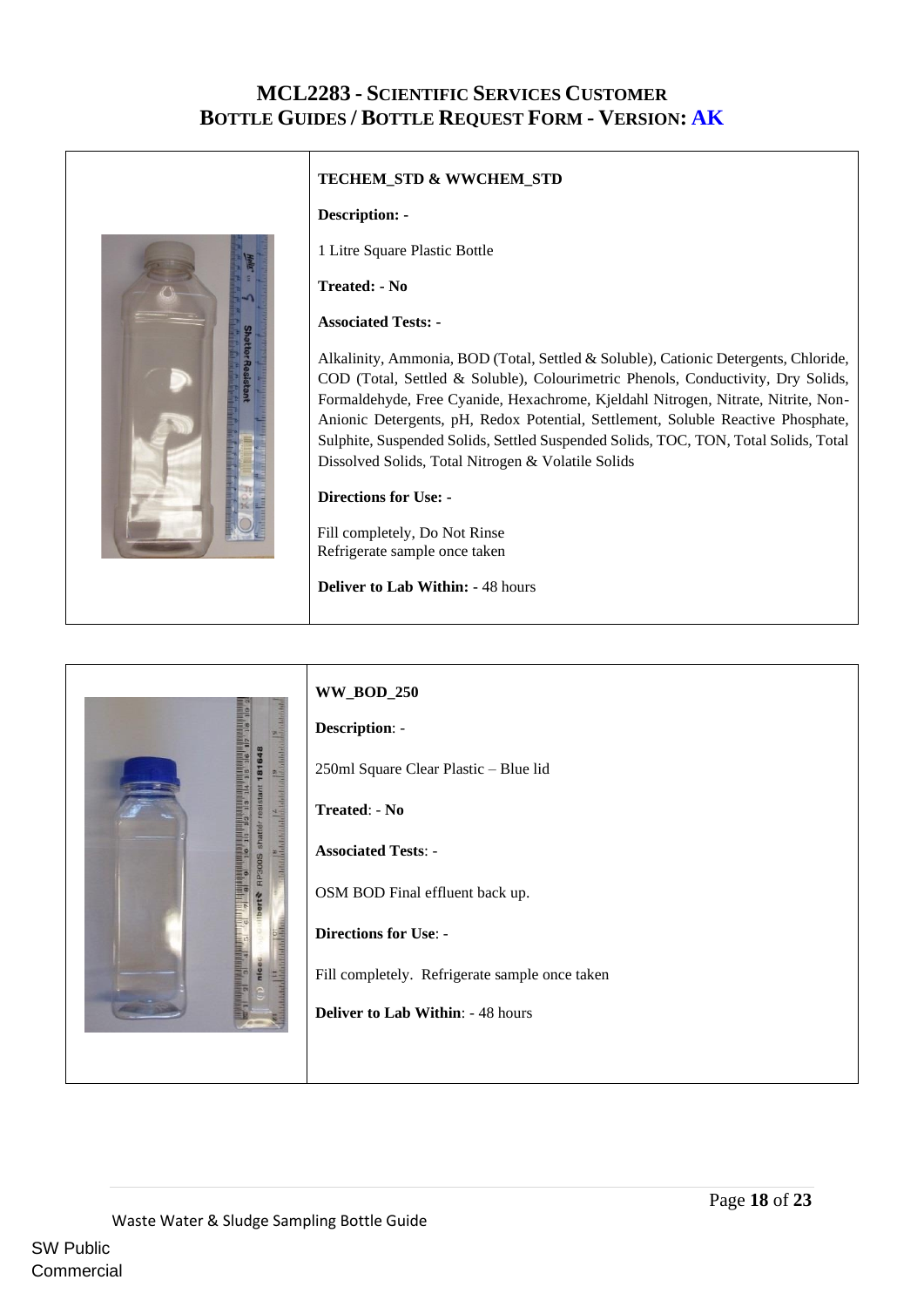<span id="page-18-0"></span>

<span id="page-18-1"></span>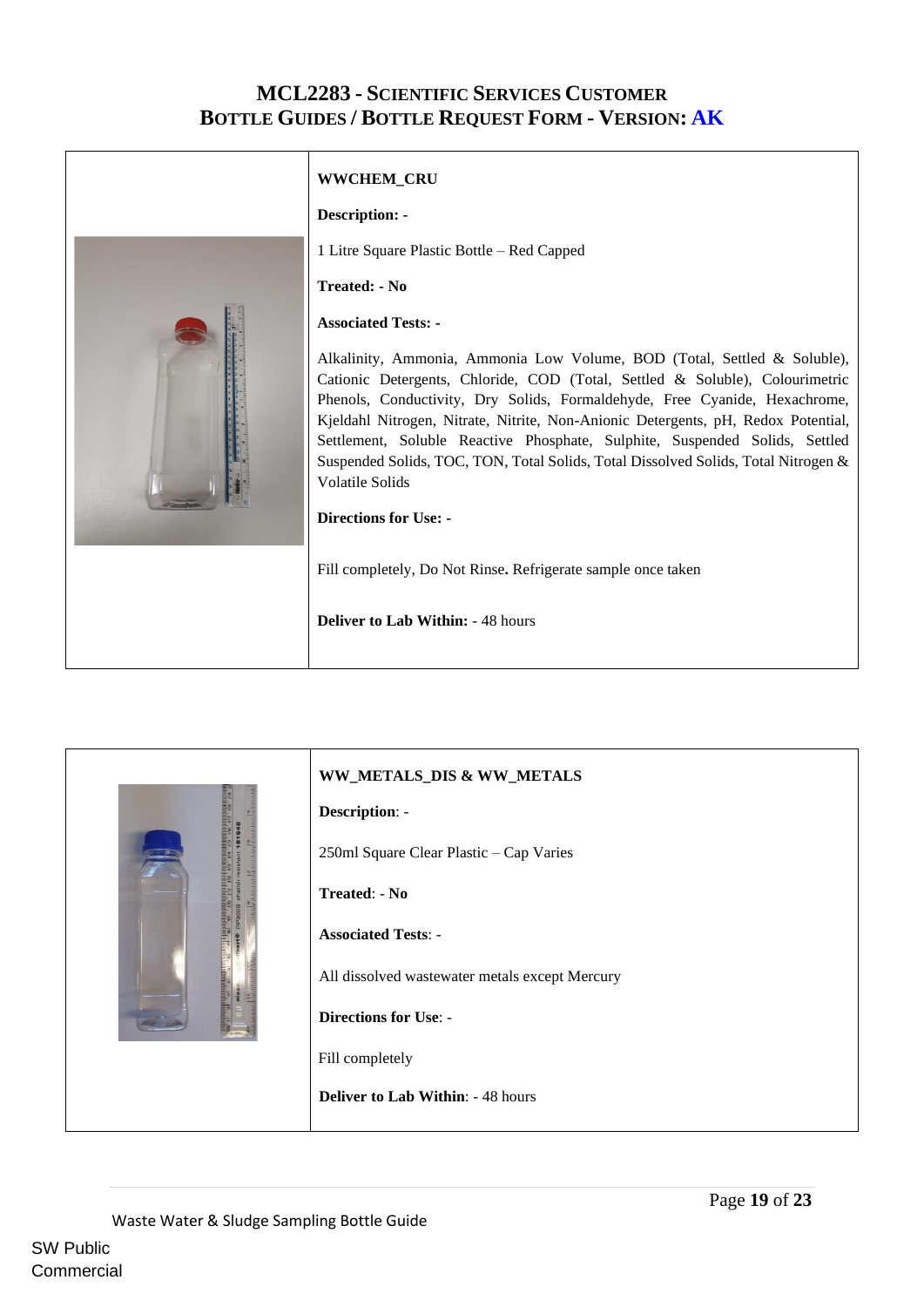

#### **WW\_METALS (HCL)**

#### **Description: -**

250ml Square Clear Plastic – Blue cap

**Treated: - No**

**Associated Tests: -**

Tin, Titanium

**Directions for Use: -**

Fill Half

<span id="page-19-0"></span>**Deliver to Lab Within: -** 48 hours

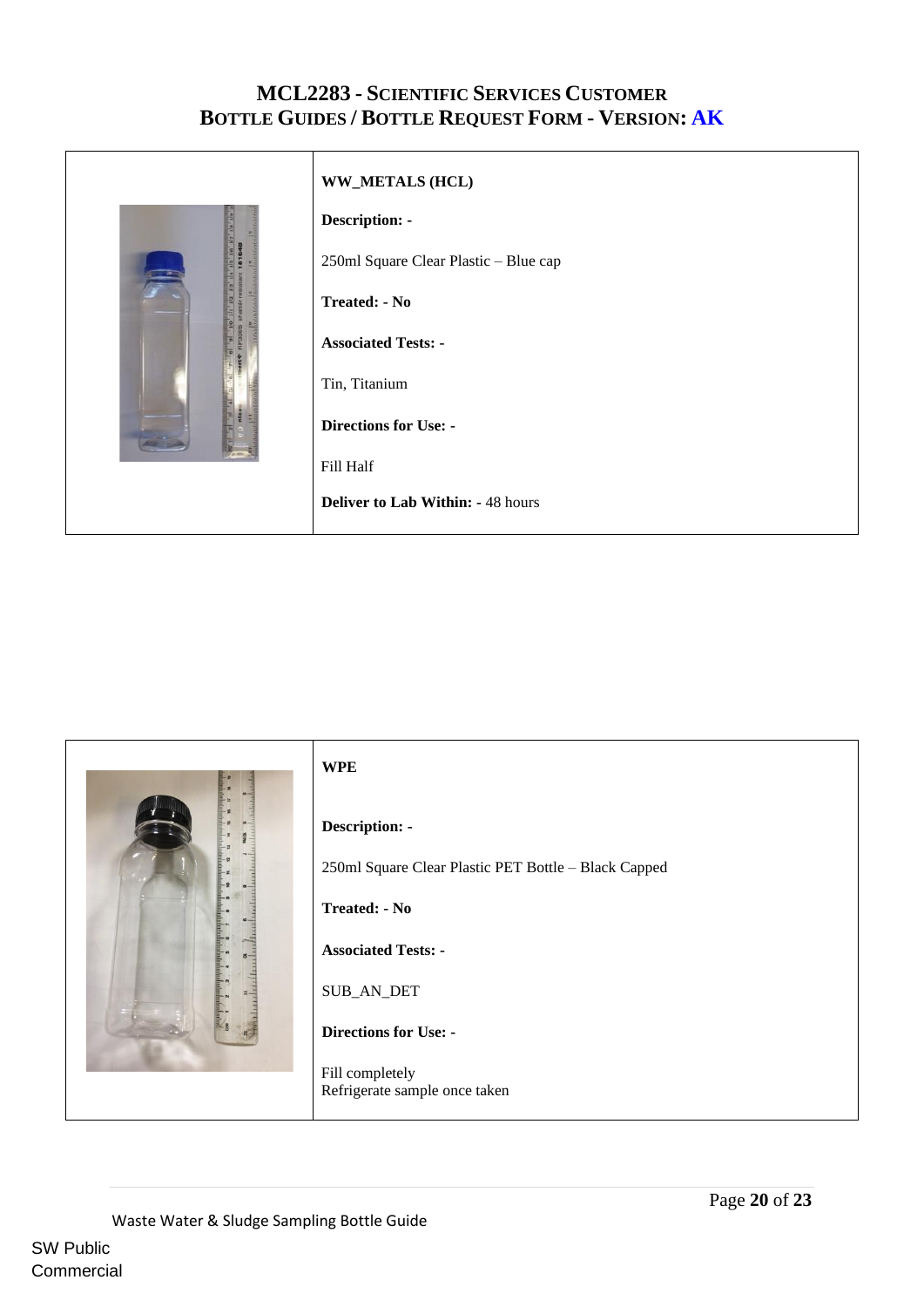#### <span id="page-20-0"></span>**Sludge Sample Bottles**



<span id="page-20-1"></span>**Deliver to Lab Within: -** 72 hours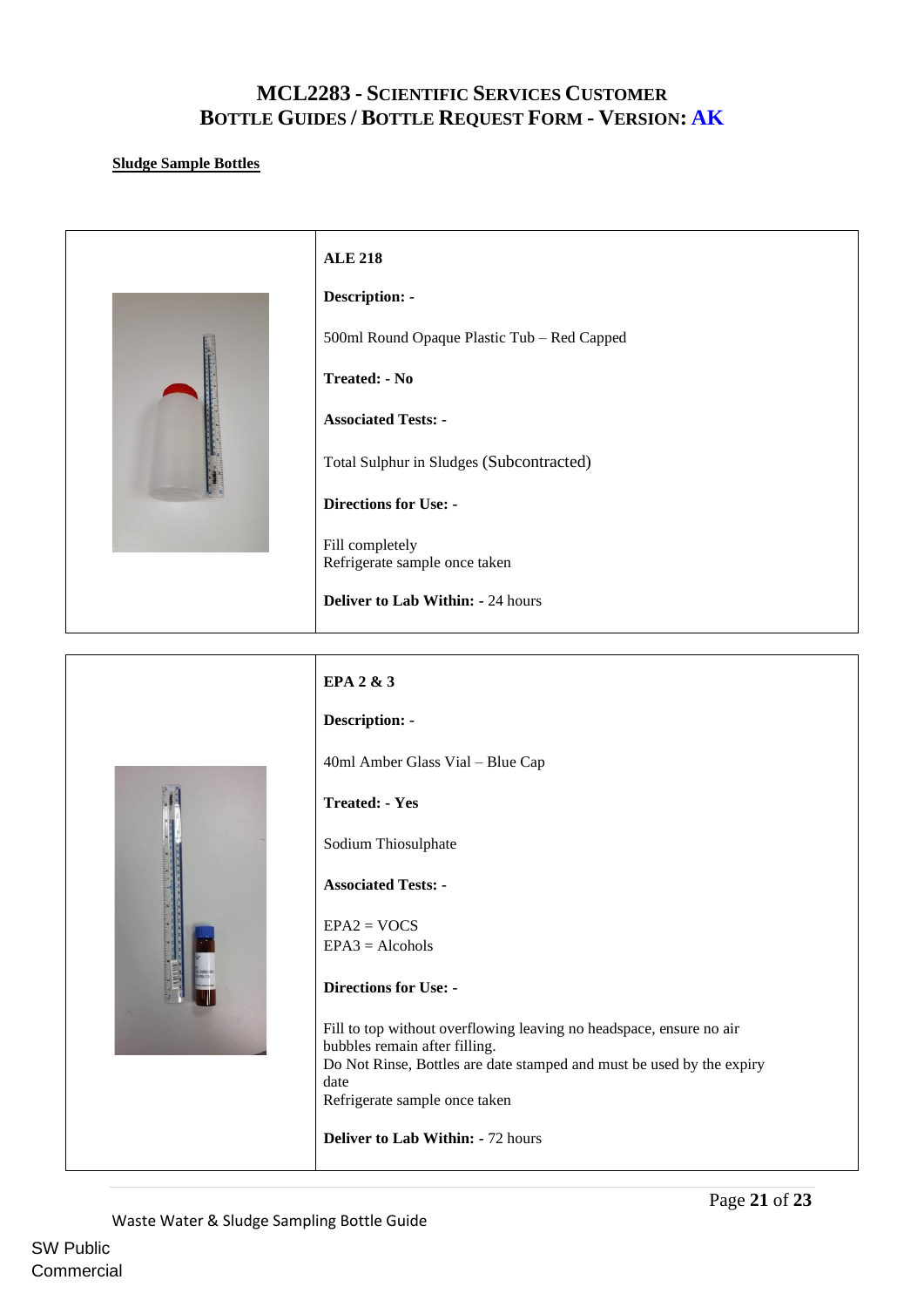<span id="page-21-0"></span>

<span id="page-21-1"></span>

Waste Water & Sludge Sampling Bottle Guide